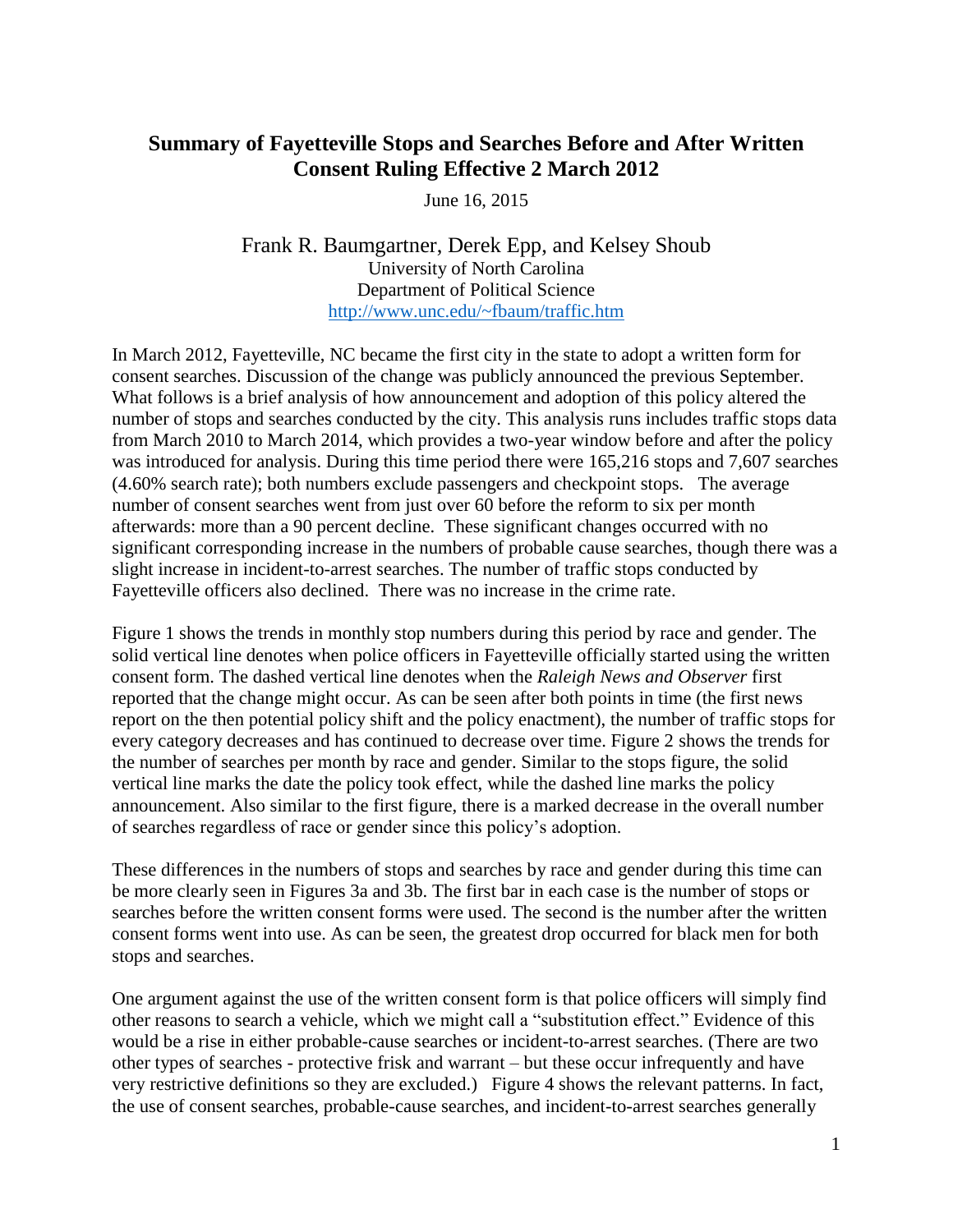went down during this time period. This means that at least in the case of Fayetteville no "substitution effect" occurred. If anything, in fact, there was a spillover effect.





Note: March 2010 - March 2014

Note: The vertical black line is at March, 2012. After the 1st of this month, Fayetteville police<br>were required to obtain written consent. The vertical dashed line is at September. Discussion of changes were first reported at the beginning of this month.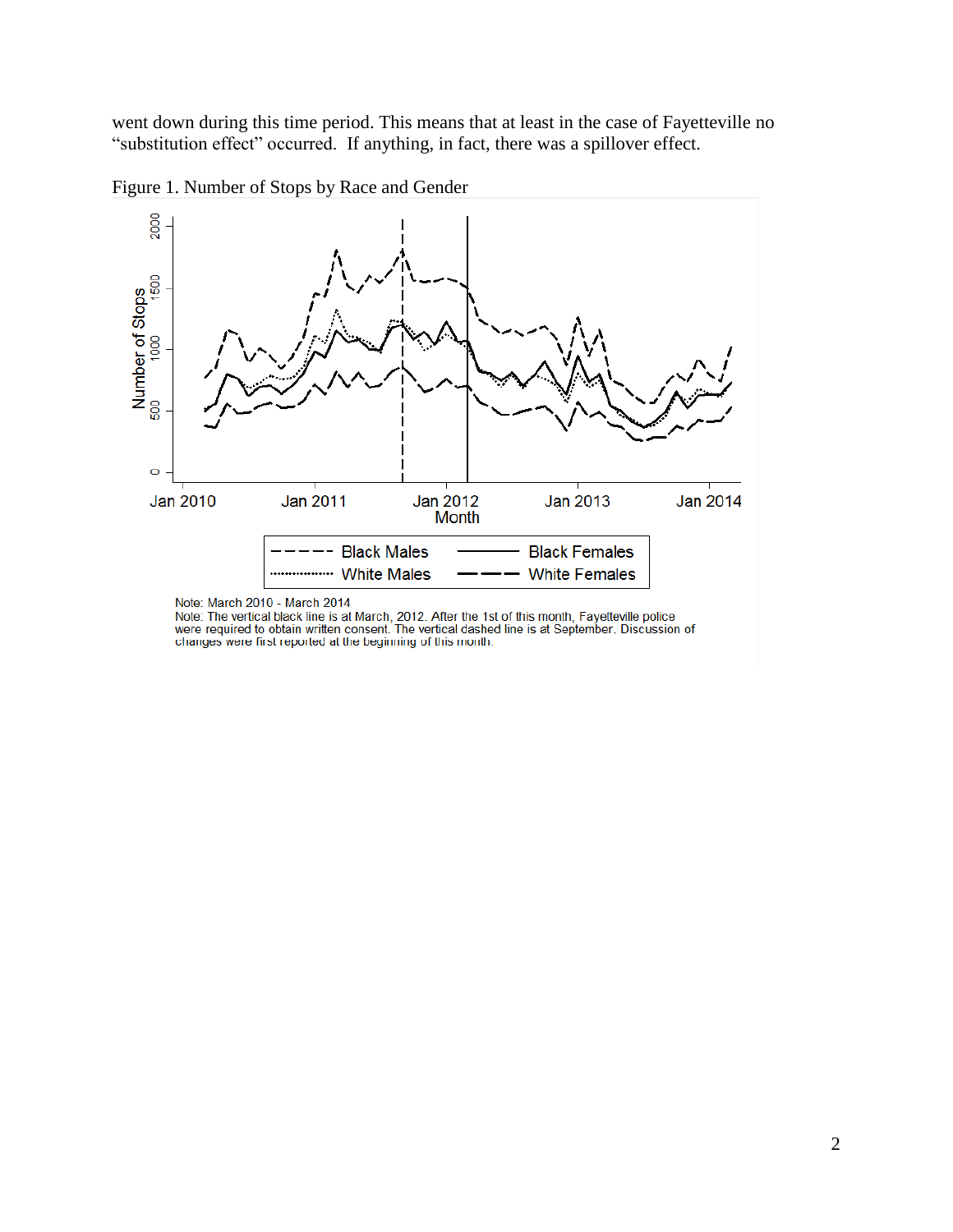



Note: The vertical black line is at March, 2012. After the 1st of this month, Fayetteville police<br>were required to obtain written consent. The vertical dashed line is at September. Discussion of<br>changes were first reported

Figure 3. Number of Stops and Searches Before and After Written Consent Required, by Race and Gender



**Befor** 

**White Female**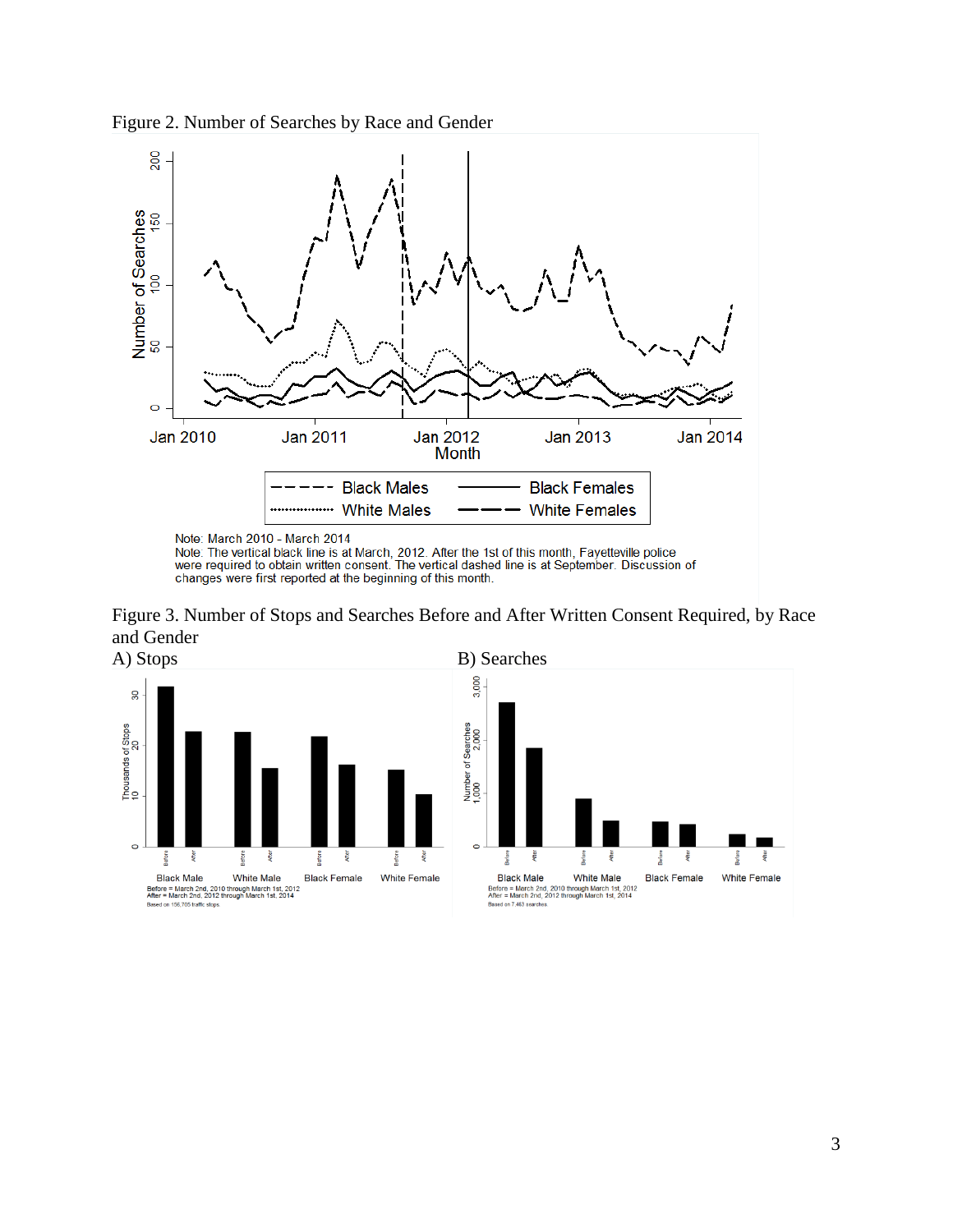



In addition to the visual evidence provided by Figures 1, 2 3, and 4, we calculated whether the introduction of the written consent form generated a statistically significantly different rate of search. Table 1 presents the results of this analysis. As can be seen, the overall search rate and rate of consent searches specifically decreased after the introduction of the policy. However, the rate of probable cause and incident to arrest searches did increase modestly. Because the number of stops also decreased after the introduction of these reforms, Table 2 shows the average number (not rate) of searches. Here, the analysis indicates large decreases of searches overall, a 90 percent decrease in consent searches (to an average of just six per month), no significant increase or decline in the number of probable cause searches, and a slight increase in the number of incident-to-arrest searches.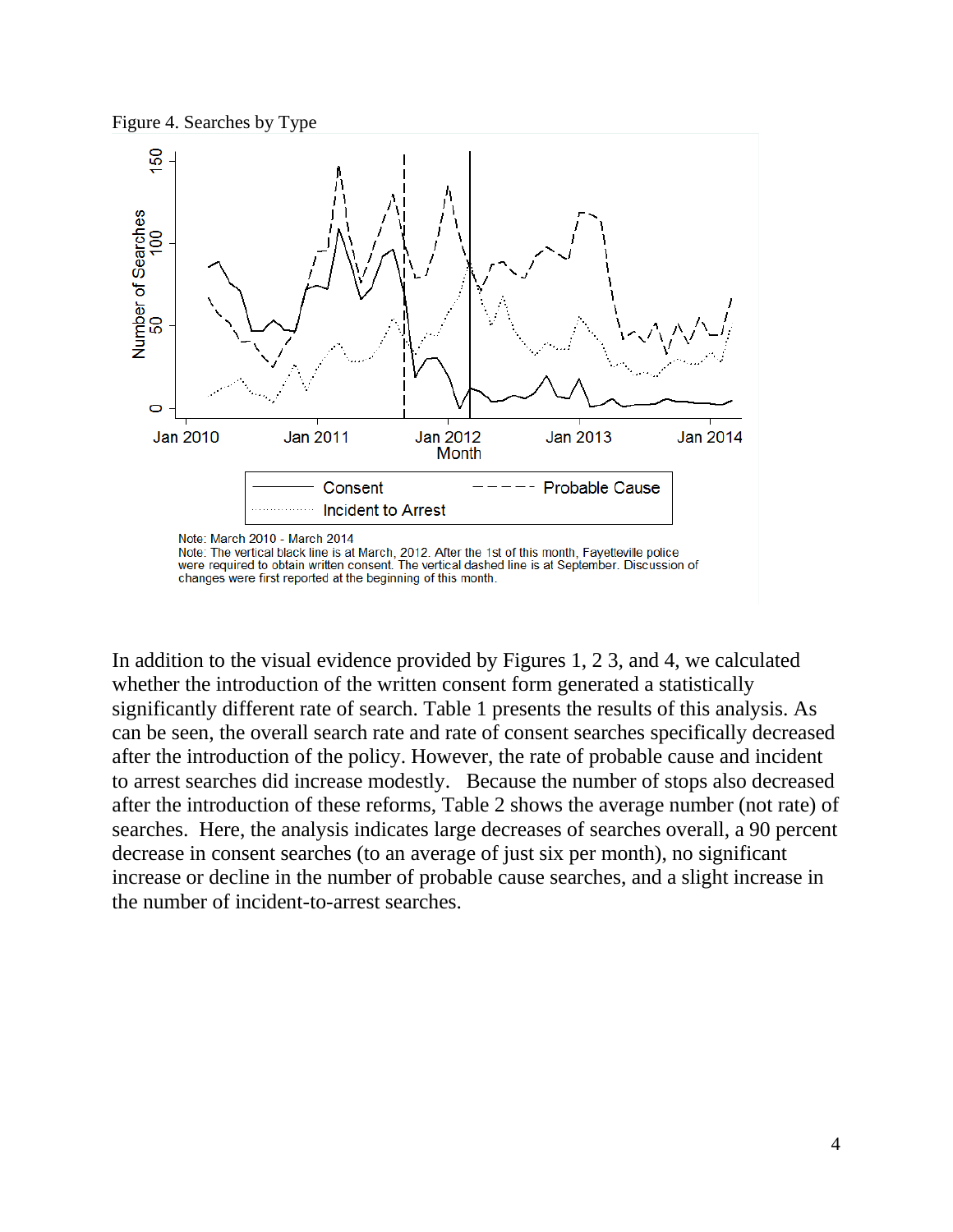| Tuble 1. Tryenge bearen Kates by Month Derole and Tried the Williem Consent I offici |             |            |            |  |
|--------------------------------------------------------------------------------------|-------------|------------|------------|--|
|                                                                                      | Mean Before | Mean After | Difference |  |
| <b>Policy Announced</b>                                                              |             |            |            |  |
| Search                                                                               | 4.97        | 4.33       | $-0.64*$   |  |
| Consent                                                                              | 2.06        | 0.27       | $-1.79*$   |  |
| Probable Cause                                                                       | 1.95        | 2.46       | $0.51*$    |  |
| Incident to Arrest                                                                   | 0.57        | 1.30       | $0.73*$    |  |
| <b>Policy Enacted</b>                                                                |             |            |            |  |
| Search                                                                               | 4.72        | 4.42       | $-0.30$    |  |
| Consent                                                                              | 1.69        | 0.20       | $-1.49*$   |  |
| Probable Cause                                                                       | 1.99        | 2.54       | $0.55*$    |  |
| Incident to Arrest                                                                   | 0.68        | 1.36       | $0.68*$    |  |
|                                                                                      |             |            |            |  |

Table 1. Average Search Rates by Month Before and After the Written Consent Form

\*Denotes statistical significance at the 0.05 level.

|                         | Mean Before | Mean After | Difference |
|-------------------------|-------------|------------|------------|
| <b>Policy Announced</b> |             |            |            |
| Search                  | 184.33      | 138.35     | $-45.98*$  |
| Consent                 | 72.83       | 10.29      | $-62.54*$  |
| <b>Probable Cause</b>   | 73.72       | 77.61      | 3.89       |
| Incident to Arrest      | 22.44       | 41.19      | 18.75*     |
| <b>Policy Enacted</b>   |             |            |            |
| Search                  | 185.17      | 126.52     | $-58.65*$  |
| Consent                 | 61.67       | 6.00       | $-55.67*$  |
| Probable Cause          | 80.38       | 72.16      | 8.22       |
| Incident to Arrest      | 28.92       | 39.48      | $10.56*$   |

Table 2. Average Number of Searches by Month Before and After the Written Consent Form

\*Denotes statistical significance at the 0.05 level.

Did this change lead to an increase in crime in Fayetteville? Figure 5 assesses this question using NC DOJ data on crimes from 2004 through 2013. Of course, traffic stops are not necessarily related to many of these crimes, such as arson or larceny. However, a general "pulling back" of the police might be expected to relate to greater criminal activity. If police action relating to consent searches were related to crimes, we would expect to see a sharp increase in crimes immediately after the March 2012 policy change. Figure 5 shows annual data so it should show some increase in 2012 (when the policy was in effect only for part of the year) and a more substantial increase in 2013, compared to previous years. The figure shows some variability across the different types of crimes reported, but mostly a continued downward trend in various crime rates after the implementation of the new policy. Thus, we can conclude that the Fayetteville written consent policy, as implemented, has led to a dramatic reduction in consent searches, little to no "substitution effect" searches of other types, and has been accompanied by a continued decline in most crimes in the community.